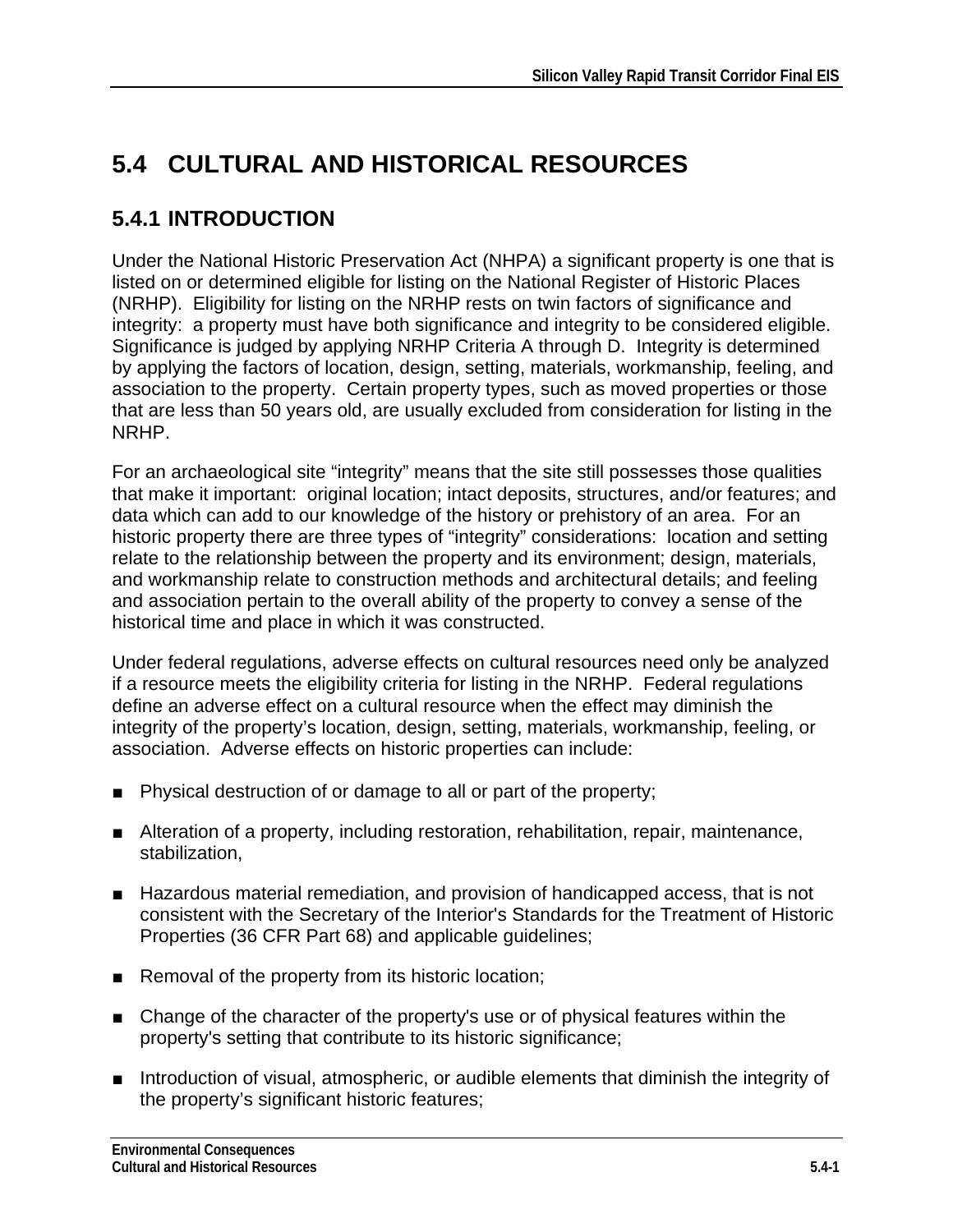## **5.4.2 IMPACT DISCUSSION**

#### **Disturbance of Archaeological Materials**

#### **No Build Alternative**

Projects planned under the No Build Alternative would undergo separate environmental review to define potential adverse effects to historic properties, both archaeological and architectural, and to determine appropriate mitigation measures. (See Section 2.3 of Chapter 2, Alternatives for a list of future projects under the No Build Alternative.) The No Build Alternative projects would likely result in adverse effects to cultural resources typically associated with transportation projects in a culturally rich and diverse area. Where historic archaeological properties have adverse effects from by the No Build Alternative projects, mitigation measures could include but not be limited to avoidance, protection, data recovery, and public education. The mitigation measures would be developed through a Programmatic Agreement (PA).

#### **BEP Alternative**

The BEP Alternative alignment would pass through the cities of Fremont, Milpitas, and a portion of San Jose. Archaeological resources inventories identified known resources and locations within the archaeological APE with high sensitivity for buried resources along the BEP Alternative alignment. The number of known archaeological resources and areas of high sensitivity within the APE associated with each city are shown in Table 5.4-1. Four known archaeological resources occur within the APE of the BEP Alternative, 14 locations of potential buried resources, and 11 locations of possible historic-era archaeological resources have been identified within the APE of the BEP Alternative.

| <b>Resources</b>                   | <b>Fremont</b> | <b>Milpitas</b> | San Jose |
|------------------------------------|----------------|-----------------|----------|
| <b>Known Sites</b>                 |                |                 |          |
| <b>Potential Buried Resources</b>  | 6              |                 |          |
| Possible Historic-Era<br>Resources |                |                 |          |

**Table 5.4-1: Archaeological Locations and Resources Affecting BEP Alternative** 

Source: Far Western Anthropological Research Group, March 2008.

Whether these locations contain deposits that qualify as significant under Section 106 of the NHPA cannot be determined without evaluation.Testing to confirm the presence of and evaluate the significance of archaeological resources is problematic at this time, because much of the APE is already improved with structures, pavement, and street rights-of-way. Given the findings of the archaeological inventory and sensitivity assessment, it is likely that resources that qualify as historic properties would be identified during the implementation of the BEP Alternative. Pre-testing at this time is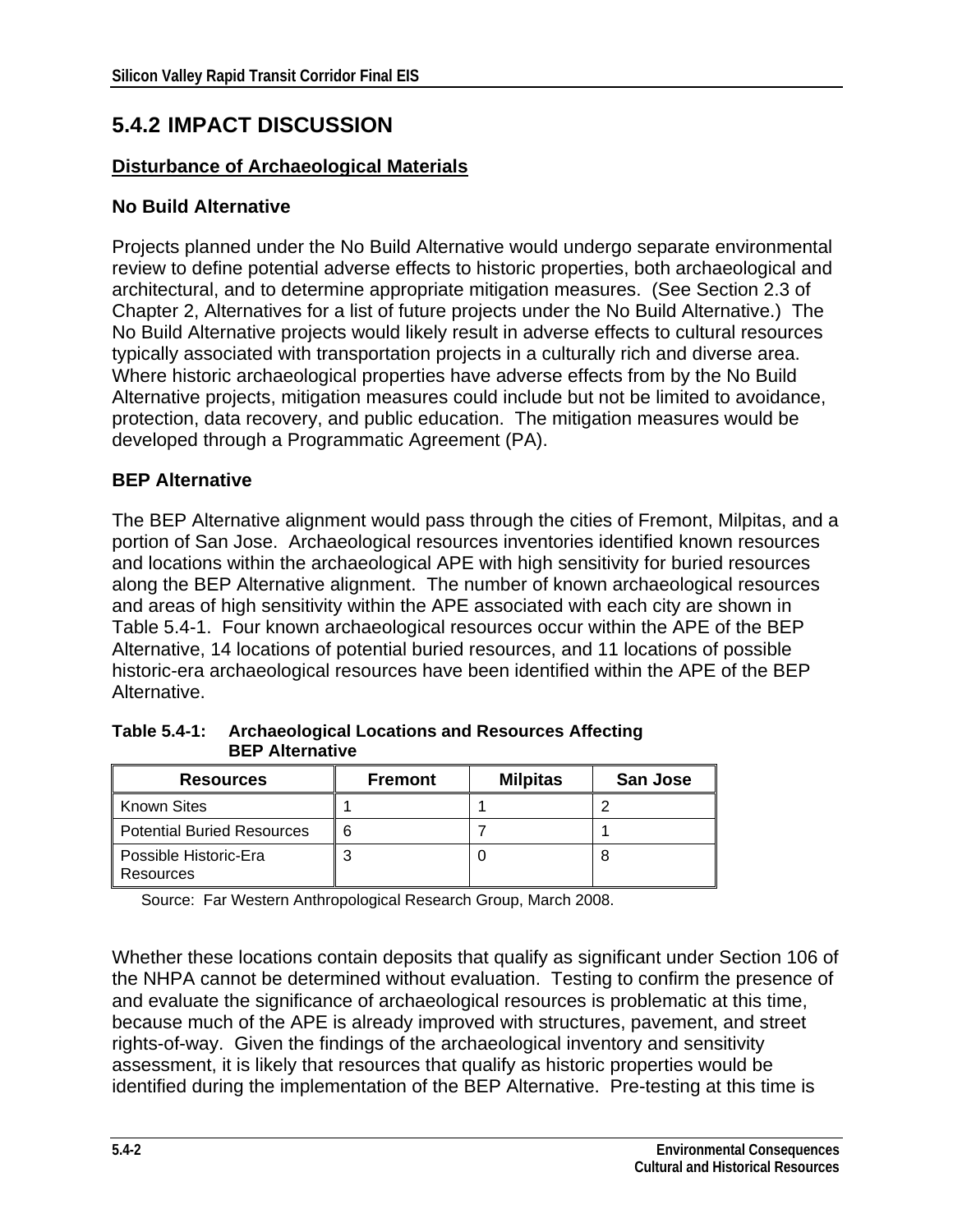problematic in developed areas and is not feasible at places where facilities now stand that would need to be removed or demolished.

Therefore, although the confirmation of archaeological resources and the evaluation of their significance are not possible at this time, due to the scale of the BEP Alternative and the sensitivity of the corridor for archaeological resources, it is reasonable to conclude that the BEP Alternative would have adverse effects on historic archaeological properties.

Mitigation Measure CUL-1: A Programmatic Agreement (PA) and a supporting Cultural Resources Treatment Plan (CRTP) will be developed and executed by VTA in consultation with the appropriate government and historic preservation bodies, and Native American community.

The CRTP will specify the NRHP criteria that will be applicable, the procedures to be used to implement the Section 106 process in the field, and the standards of evaluation that will be appropriate given the locations and kinds of cultural properties predicted. The CRTP will also present methods that combine pretesting where possible (i.e., on open lots or undeveloped lands); testing after demolition of extant structures but before new ground-disturbing construction begins; construction-phase monitoring where appropriate; and standards for data recovery. In any event, areas within the APE where potential resources have been identified, or that are designated as highly or moderately sensitive, will be field investigated, concentrating on, but not confined to, the area of direct effect. The CRTP will meet *The Secretary of the Interior's Standards and Guidelines for Archaeology and Historic Preservation* (U.S. Department of the Interior, National Park Service, 1983, as amended and annotated).

Appropriate testing or mitigation measures may include the following:

- Conducting controlled subsurface excavations at prehistoric or historic archaeological resources;
- Conducting subsurface exploratory trenching in large construction-element areas within highly and moderately sensitive zones to determine the presence of buried deposits;
- Undertaking detailed and focused archival research of particular historic archaeological resources;
- Protecting sites or portions of sites from intrusion where practical and feasible, to minimize adverse effects;
- Conducting on-site monitoring during surface-disturbing construction activities;
- Following procedures established in the CRTP when human remains are encountered;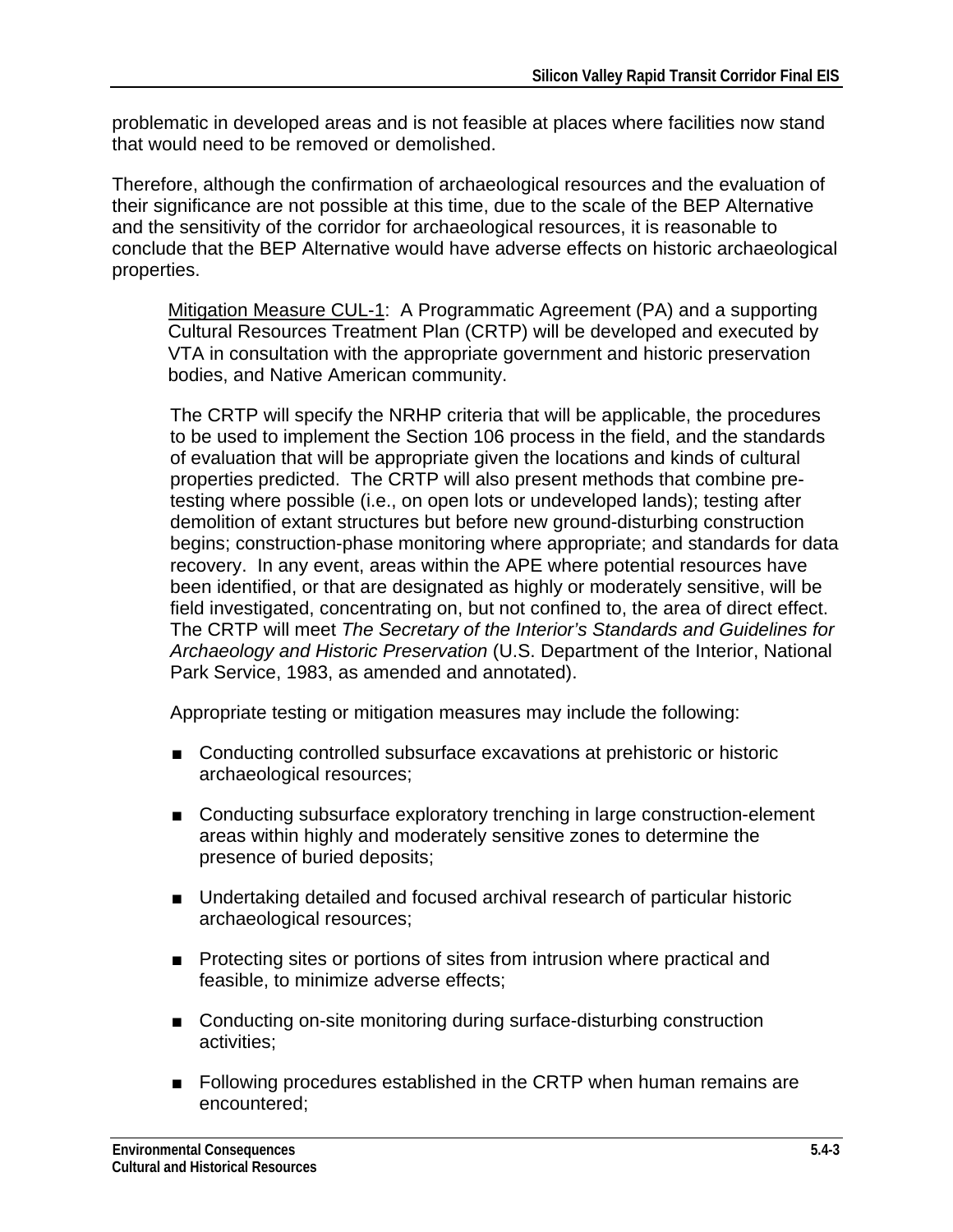- Completing detailed analyses of artifacts and organic remains consistent with the parameters detailed in the CRTP;
- Preparing and distributing reports and results of the technical studies, as detailed in the CRTP;
- Providing for the curation of archaeological materials recovered from project sites;
- Adhering to the procedures detailed in the CRTP regarding how interested parties will be invited to participate; and
- Providing for a public interpretation component in the technical archaeological studies.

The details and requirements for each mitigation measure will be set forth in the PA. A draft PA is provided in Appendix F.

#### **SVRTP Alternative**

The SVRTP Alternative alignment would pass through the cities of Fremont, Milpitas, San Jose and Santa Clara. Archaeological resources inventories identified known resources and locations within the archaeological APE with high sensitivity for buried resources along the SVRTP Alternative alignment. The number of known archaeological resources and areas of high sensitivity within the APE associated with each city are shown in Table 5.4-2. The most archaeologically sensitive portions of the APE are the main route through downtown San Jose and the zones surrounding the first and third missions in Santa Clara.

Six known archaeological sites, 17 locations of potential buried resources and 166 locations of possible historic-era archaeological resources have been identified within the APE of the SVRTP Alternative. The number of resources affected does not vary with the design options associated with the SVRTP Alternative.

| <b>Resources</b>                   | <b>Fremont</b> | <b>Milpitas</b> | San Jose | <b>Santa Clara</b> |
|------------------------------------|----------------|-----------------|----------|--------------------|
| <b>Known Sites</b>                 |                |                 |          |                    |
| <b>Potential Buried Resources</b>  | 6              |                 | J        |                    |
| Possible Historic-Era<br>Resources |                |                 | 160      | v                  |

**Table 5.4-2: Archaeological Locations and Resources Affecting SVRTP Alternative** 

Source: Far Western Anthropological Research Group, March 2008.

Whether these locations contain deposits that qualify as significant under Section 106 of the NHPA, cannot be determined without evaluation.Testing to confirm the presence of and evaluate the significance of archaeological resources is problematic at this time,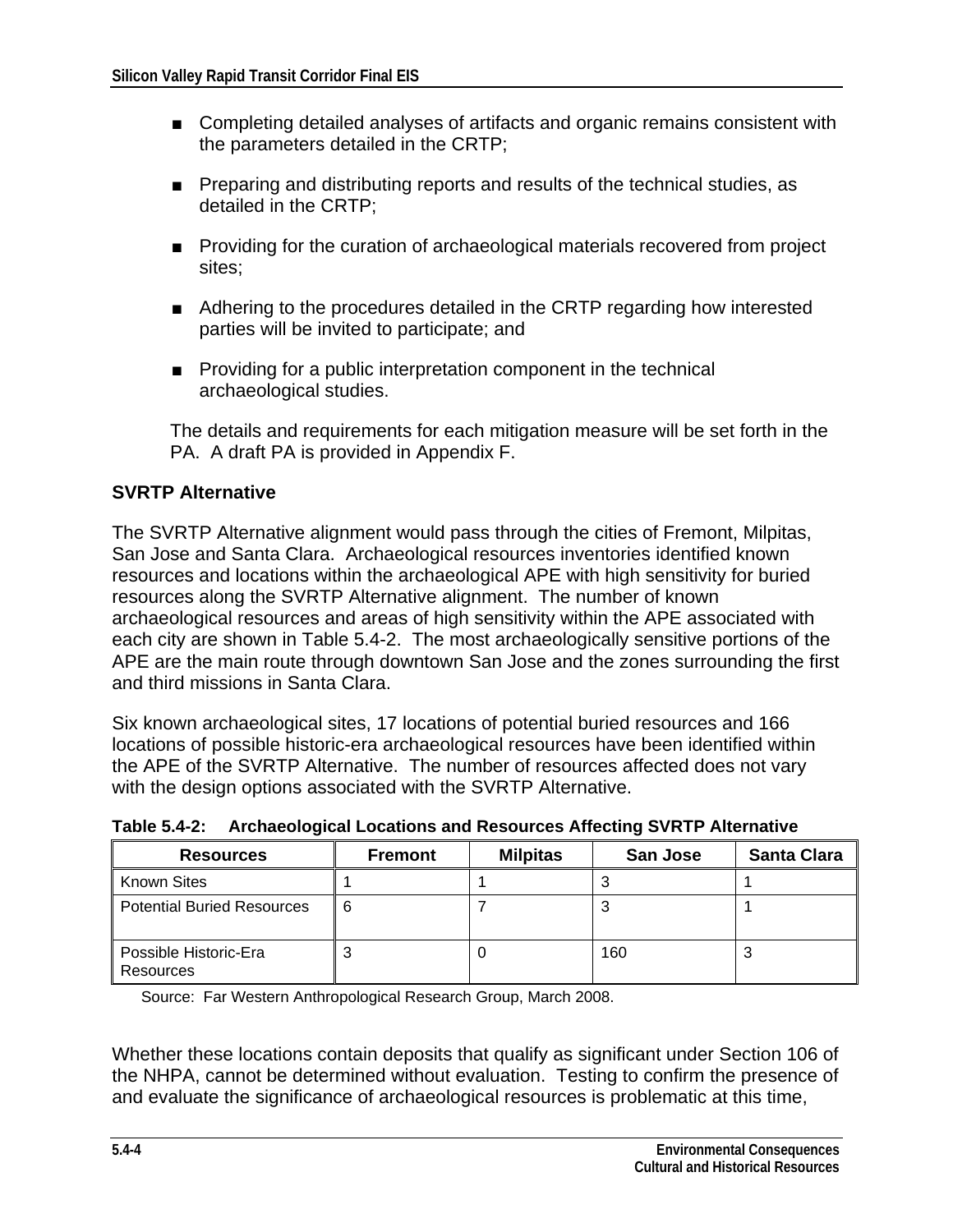because much of the APE is already improved with structures, pavement, and street rights-of-way. Given the findings of the archaeological inventory and sensitivity assessment, it is likely that resources that qualify as historic properties would be identified during the implementation of the SVRTP Alternative. Pre-testing is problematic at this time in developed areas and is not feasible at places where facilities now stand that would need to be removed or demolished.

Therefore, although the confirmation of archaeological resources and the evaluation of their significance are not possible at this time, due to the scale of the SVRTP Alternative and the sensitivity of the corridor for archaeological resources, it is reasonable to conclude that the SVRTP Alternative would have adverse effects on historic archaeological properties.

The mitigation measure for the SVRTP Alternative is the same as for the BEP Alternative. See Mitigation Measure CUL-1.

#### **Degradation of Historic Architecture**

#### **No Build Alternative**

The No Build Alternative projects would likely result in adverse effects to cultural resources typically associated with transportation projects in a culturally rich and diverse area. Where historic architectural properties have adverse effects from the No Build Alternative projects, mitigation measures could include but not be limited to avoidance, protection, adherence to *The Secretary of the Interior's Standards for the Treatment of Historic Properties with Guidelines for Preserving, Rehabilitating, Restoring & Reconstructing Historic Buildings* (U.S. Department of the Interior, National Park Service, 1995), recordation, and interpretive display. The mitigation measures would be documented in a MOA or PA.

#### **BEP Alternative**

There are no historic architectural resources within the BEP Alternative APE. Therefore, development of the BEP Alternative would not affect historic architectural properties.

#### **SVRTP Alternative**

As discussed in Section 4.4, Cultural and Historical Resources Affected Environment, the SVRTP Alternative APE includes 25 existing properties in the City of San Jose and one existing property in the City of Santa Clara that have been determined eligible, are listed on the National Register of Historic Places (NHRP), or appear eligible for listing. These properties are referred to as "historic properties." A *Finding of Effects* report will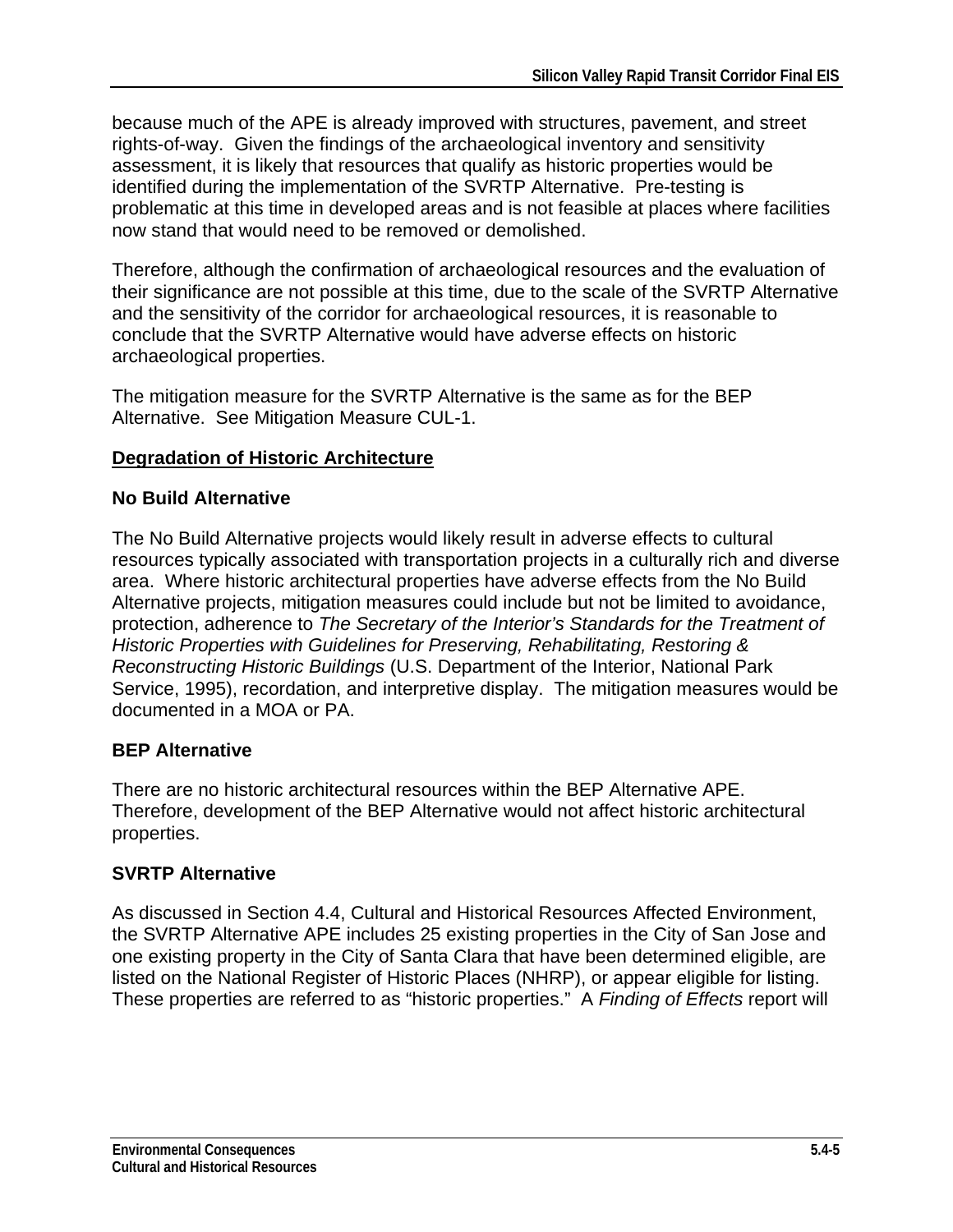be completed prior to the Final EIS in accordance with the guidelines for documentation in 36 CFR Part 800.5 for the 26 historic properties identified. Preliminary findings of effect are summarized in Table 5.4.3. A discussion of potential adverse effects to these resources follows.

Implementation of the SVRTP Alternative would have no adverse effect on 24 of the 26 historic properties. With the measures described in Section 5.10, predicted operational noise and vibration levels are not anticipated to cause adverse changes to the significance of the 24 historic properties. Operation of station entrances, tunnel ventilation shafts, parking structures, and construction staging areas are also not anticipated to generate adverse noise, vibration, and visual effects on these properties. These project features would not alter the characteristics of the properties that qualify them for listing on the NRHP and would not adversely affect these historic properties.

Implementation of the SVRTP Alternative would have an adverse effect on two of the 26 historic properties identified within the APE, the San Jose Downtown Commercial Historic District (historic District) and the historic Santa Clara Caltrain Station (historic Station). The historic District will be affected by the station entrance options for the Downtown San Jose Station. Depending on which station entrance option is selected, up to four contributing buildings within the historic District will be altered. The historic Station will be affected by the pedestrian overcrossing at the Santa Clara Station which would alter the relationship and linkage between the structures at the historic Station. These effects and related mitigation measure are discussed below.

#### *City of San Jose*

The Downtown San Jose Station includes options for entrances and other facilities within the boundaries of the historic District. The following station entrance options would require interior changes to the building(s)that are contributing elements of the historic District and would require alterations to the exterior(s) of the building(s), possibly changing the physical features within the setting and visual linkage to the historic District and diminishing the integrity of the historic District.

Station entrance Option M-1A would involve the following contributing historic properties:

- 27-29 Fountain Alley, APN 467-22-158 (formerly 467-22-038);
- 31-33 Fountain Alley, APN 467-22-158 (formerly 467-22-039);
- 36-40 East Santa Clara Street, APN 467-22-158 (formerly 467-22-043); and
- 28 East Santa Clara Street, APN 467-22-158 (formerly 467-22-045), the Firato Delicatessen/Ravioli Building.

These properties are listed on the NRHP as contributors or potential contributors to a historic district.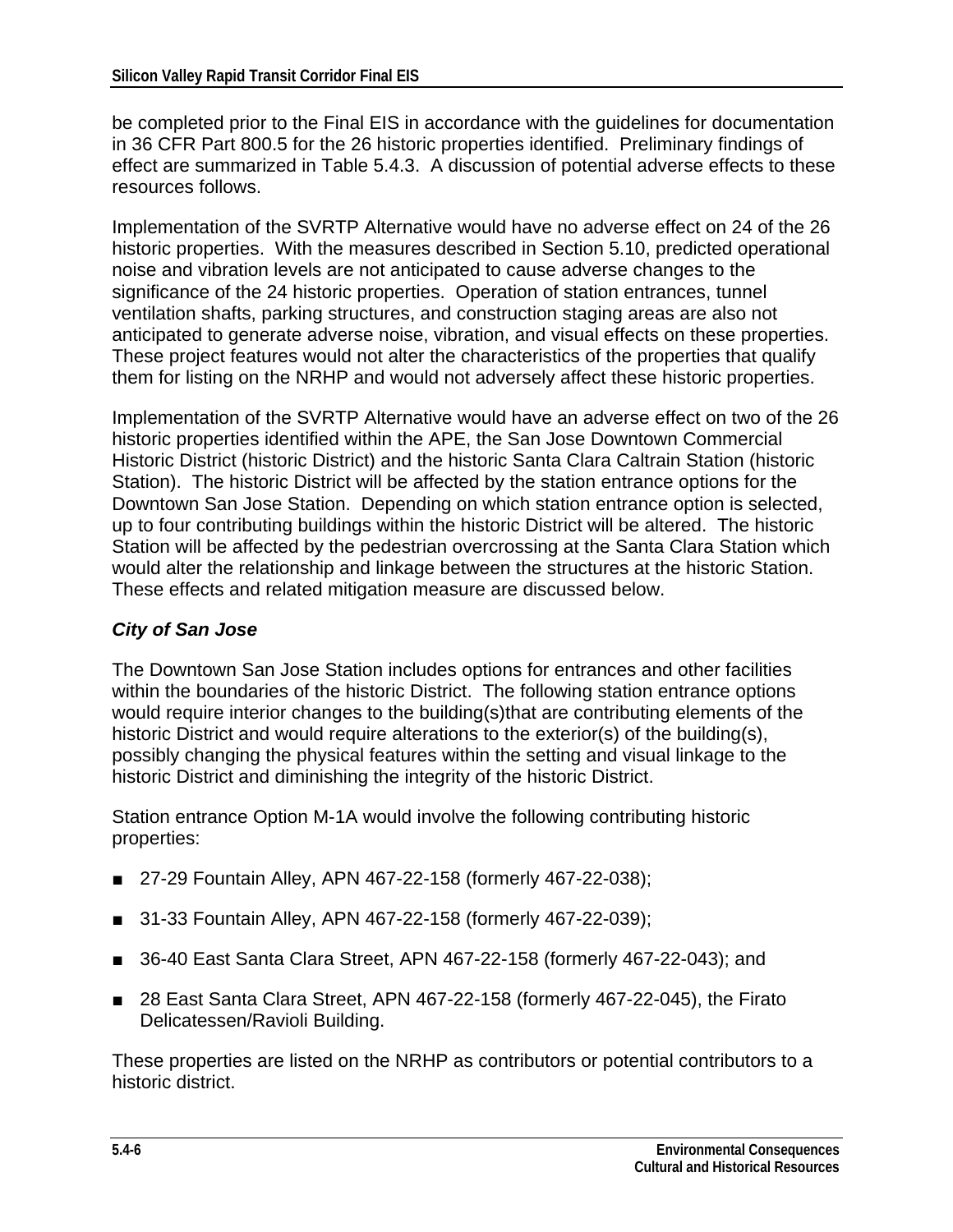Station entrance option M-1B would involve the following contributing historic property:

■ 8-14 South First Street, APN 467-22-097, the Bank of Italy/Bank of America Building.

This property is listed on the NRHP as a contributor or potential contributor to a historic district.

Station entrance option M-1C would involve the following contributing historic property:

■ 42-48 East Santa Clara Street, APN 467-22-041 and 042, the Moderne Drug/Western Dental building.

This property is listed on the NRHP as a contributor or potential contributor to a historic district.

#### *City of Santa Clara*

The SVRTP Alternative would construct a 400-foot long pedestrian overcrossing connecting the Santa Clara Station of the SVRTP Alternative on the east of the tracks with the historic Station on the west. The following historic properties would be affected:

- 1 Railroad Avenue, APN 230-06-050, Santa Clara Station Depot
- Benton Street and Railroad Avenue, APN 230-06-040, Santa Clara Tower and **Sheds**

The overcrossing includes a landing structure just north of the historic Santa Clara Station Depot (Depot), between the Depot and the historic Santa Clara Tower (Tower) and related speeder shed and section tool house (Sheds). The landing structure would interfere with and diminish the visual and physical linkage between the properties at the historic Station. Therefore, the Tower and Sheds will be relocated to approximately 30 feet south of the historic Depot where the relationship and linkage between the structures will be retained. The relocation of the historic Tower and Sheds, however, is considered an adverse effect.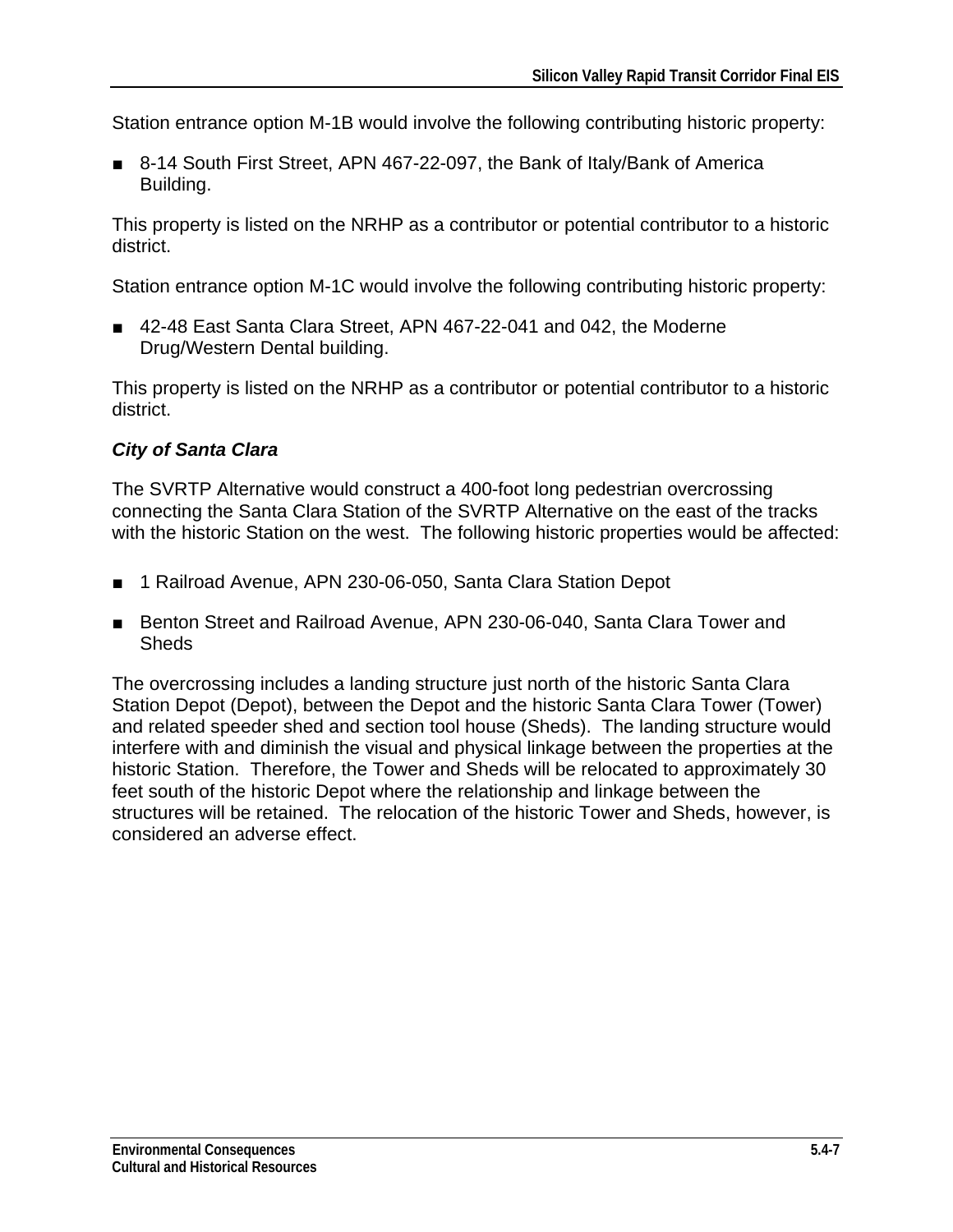| <b>Address</b>                                                                                                | <b>APN</b>                             | <b>Effect</b>                                                                                                                                                                                                                                                                                                                                                                                                         |
|---------------------------------------------------------------------------------------------------------------|----------------------------------------|-----------------------------------------------------------------------------------------------------------------------------------------------------------------------------------------------------------------------------------------------------------------------------------------------------------------------------------------------------------------------------------------------------------------------|
| San Jose Downtown Commercial<br><b>Historic District</b><br>Including the following contributing<br>elements: | Various                                | Adverse. Station entrance options M-1A, M-1B,<br>and M-1C would require interior changes and<br>would require alterations of the exteriors of up to<br>four buildings within the historic District,<br>depending on which option is selected, possibly<br>changing the physical features within the setting<br>and visual linkage to the historic District and<br>diminishing the integrity of the historic District. |
| 142-150 East Santa Clara<br>$\bullet$<br>Street. City of San Jose<br>Landmark                                 | 467-23-035                             | No adverse effects anticipated.                                                                                                                                                                                                                                                                                                                                                                                       |
| 138 E. Santa Clara Street                                                                                     | 467-23-036                             | No adverse effects anticipated.                                                                                                                                                                                                                                                                                                                                                                                       |
| 124-126 East Santa Clara<br><b>Street</b>                                                                     | 467-23-038                             | No adverse effects anticipated.                                                                                                                                                                                                                                                                                                                                                                                       |
| 114-118 East Santa Clara<br><b>Street</b>                                                                     | 467-23-039                             | No adverse effects anticipated.                                                                                                                                                                                                                                                                                                                                                                                       |
| 100 E. Santa Clara Street, San<br>Jose                                                                        | 467-23-089                             | No adverse effects anticipated.                                                                                                                                                                                                                                                                                                                                                                                       |
| 82 East Santa Clara Street.<br>City of San Jose Landmark                                                      | 467-22-149                             | No adverse effects anticipated.                                                                                                                                                                                                                                                                                                                                                                                       |
| 52 East Santa Clara Street.<br>City of San Jose Landmark                                                      | 467-22-148                             | No adverse effects anticipated.                                                                                                                                                                                                                                                                                                                                                                                       |
| 42-48 East Santa Clara Street,<br>Moderne Drug/Western Dental<br>building                                     | 467-22-041<br>467-22-042               | Adverse if station entrance option M-1C is<br>selected.                                                                                                                                                                                                                                                                                                                                                               |
| 36-40 E. Santa Clara Street                                                                                   | 467-22-158<br>(formerly<br>467-22-043) | Adverse if station entrance option M-1A is<br>selected.                                                                                                                                                                                                                                                                                                                                                               |
| 31-33 Fountain Alley                                                                                          | 467-22-158<br>(formerly<br>467-22-039) | Adverse if station entrance option M-1A is<br>selected.                                                                                                                                                                                                                                                                                                                                                               |
| 28 East Santa Clara Street,<br>Firato Delicatessen/Ravioli<br>building                                        | 467-22-158<br>(formerly<br>467-22-045) | Adverse if station entrance option M-1A is<br>selected.                                                                                                                                                                                                                                                                                                                                                               |
| 27-29 Fountain Alley. City of<br>San Jose Landmark                                                            | 467-22-158<br>(formerly<br>467-22-038) | Adverse if station entrance option M-1A is<br>selected.                                                                                                                                                                                                                                                                                                                                                               |
| 8-14 South First Street, Bank of<br>Italy/Bank of America building                                            | 467-22-097                             | Adverse if station entrance option M-1B is<br>selected.                                                                                                                                                                                                                                                                                                                                                               |
| Vintage Towers/Medico-Dental<br>Building 227-247 East Santa Clara<br>Street, San Jose                         | 467-19-057                             | No adverse effects anticipated.                                                                                                                                                                                                                                                                                                                                                                                       |
| The Realty Building<br>19 North Second Street, San Jose                                                       | 467-21-028                             | No adverse effects anticipated.                                                                                                                                                                                                                                                                                                                                                                                       |

#### **Table 5.4-3: Summary of Findings for Historic Properties within the SVRTP Alternative APE**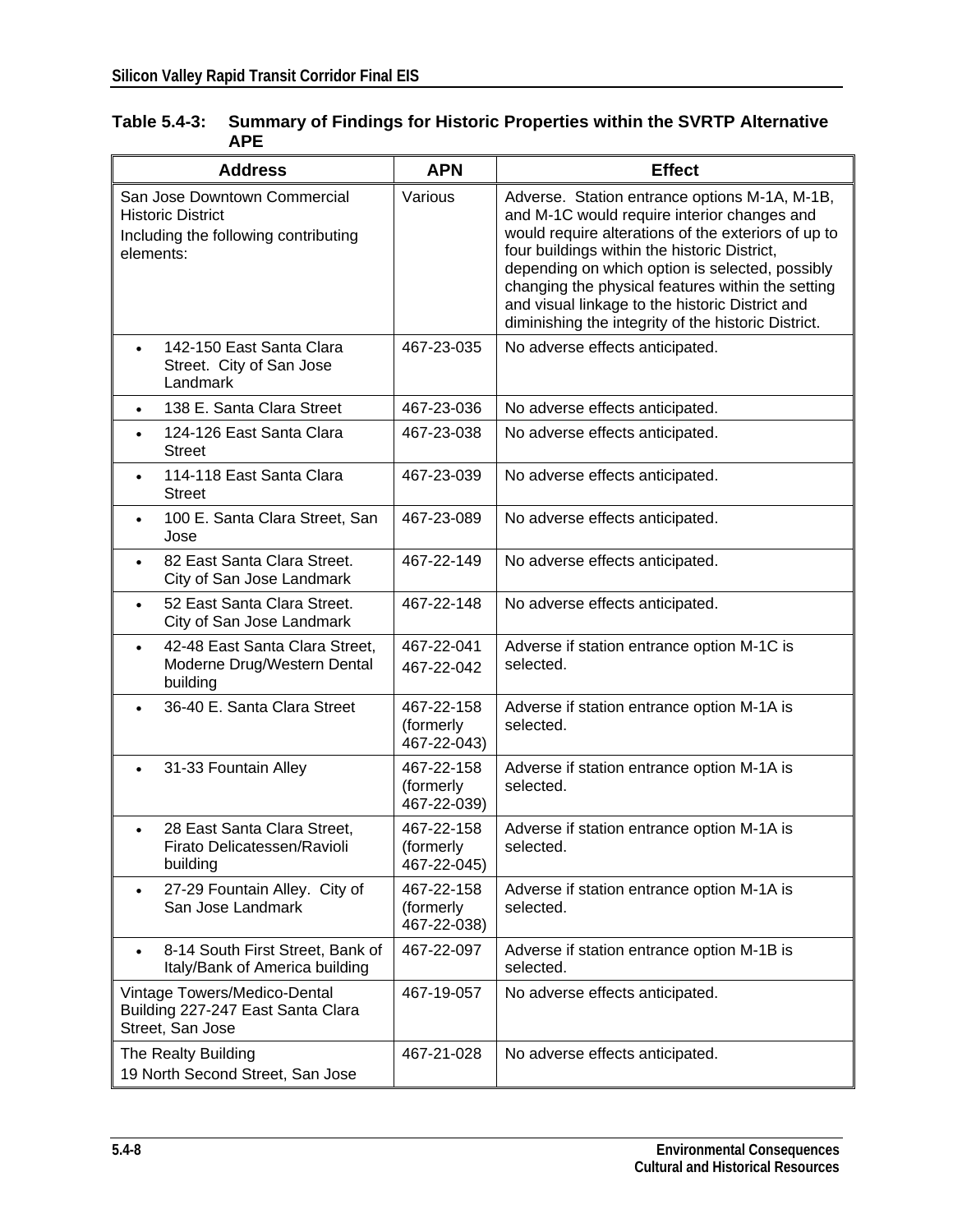| <b>Address</b>                                                                   | <b>APN</b>                             | <b>Effect</b>                                                                                                                                                                                                                                                                               |
|----------------------------------------------------------------------------------|----------------------------------------|---------------------------------------------------------------------------------------------------------------------------------------------------------------------------------------------------------------------------------------------------------------------------------------------|
| The Commercial Building<br>22 North First Street, San Jose                       | 467-54-001-<br>467-54-034              | No adverse effects anticipated.                                                                                                                                                                                                                                                             |
| De Anza Hotel<br>231-233 W. Santa Clara Street, San<br>Jose                      | 259-35-022                             | No adverse effects anticipated.                                                                                                                                                                                                                                                             |
| San Jose Water Works Building<br>374 West Santa Clara Street, San<br>Jose        | 259-38-128                             | No adverse effects anticipated.                                                                                                                                                                                                                                                             |
| <b>Cahill Station and Santa Clara</b><br>Underpass, San Jose                     | 261-34-020                             | No adverse effects anticipated. Station elements<br>and parking would not diminish the linkage of<br>resources at the property and would not require<br>demolition or alteration of contributing elements.<br>Therefore, the project would constitute no<br>adverse effect to the property. |
| Church of the Five Wounds<br>1375-1401 East Santa Clara Street,<br>San Jose      | 467-08-007<br>467-08-009<br>467-08-014 | No adverse effects anticipated.                                                                                                                                                                                                                                                             |
| Mayfair Theatre<br>1191 East Santa Clara Street                                  | 467-10-043                             | No adverse effects anticipated.                                                                                                                                                                                                                                                             |
| <b>B.F. Allen House</b><br>1169 East Santa Clara Street,<br>San Jose             | 467-10-046                             | No adverse effects anticipated.                                                                                                                                                                                                                                                             |
| East San Jose Library<br>1102 E. Santa Clara Street, San Jose                    | 467-58-001                             | No adverse effects anticipated.                                                                                                                                                                                                                                                             |
| Fox Building<br>40 N. Fourth Street, San Jose                                    | 467-20-016                             | No adverse effects. The building has been<br>demolished.                                                                                                                                                                                                                                    |
| San Jose Building and Loan<br>81 W. Santa Clara Street, San Jose                 | 259-34-018                             | No adverse effects anticipated.                                                                                                                                                                                                                                                             |
| James Clayton Building<br>34 W. Santa Clara Street, San Jose                     | 259-34-038                             | No adverse effects anticipated.                                                                                                                                                                                                                                                             |
| San Jose National Bank<br>101 W. Santa Clara Street, San Jose                    | 259-34-046                             | No adverse effects anticipated.                                                                                                                                                                                                                                                             |
| The Old Spaghetti Factory<br>51 N. San Pedro Street, San Jose                    | 259-35-041                             | No adverse effects anticipated.                                                                                                                                                                                                                                                             |
| St. Patrick's School<br>359 E. Santa Clara Street, San Jose                      | 467-18-101                             | No adverse effects anticipated.                                                                                                                                                                                                                                                             |
| <b>Tuggle Medical Clinic and Pharmacy</b><br>652 E. Santa Clara Street, San Jose | 467-18-101                             | No adverse effects anticipated.                                                                                                                                                                                                                                                             |
| 49 Wilson Avenue, San Jose                                                       | 261-33-025                             | No adverse effects anticipated.                                                                                                                                                                                                                                                             |
| 745 Schiele Avenue, San Jose                                                     | 261-07-003                             | No adverse effects anticipated.                                                                                                                                                                                                                                                             |
| 151 W. Santa Clara Street, San Jose                                              | 259-35-049                             | No adverse effects anticipated.                                                                                                                                                                                                                                                             |
| Calpak Plant #51<br>50 Bush Street, San Jose                                     | 261-33-038                             | No adverse effects anticipated.                                                                                                                                                                                                                                                             |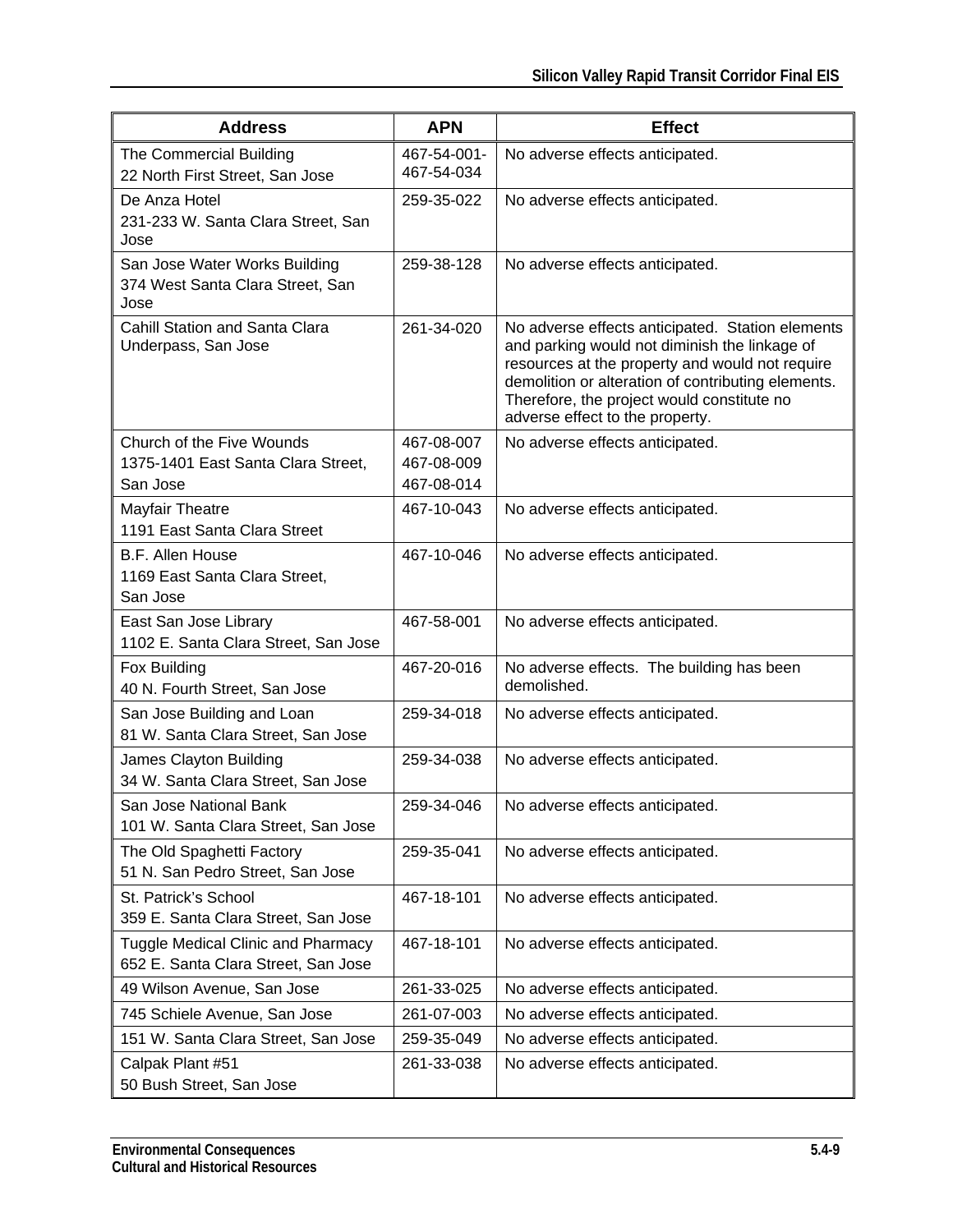| <b>Address</b>                                                                             | <b>APN</b>             | <b>Effect</b>                                                                                                                                                                                                                                                                                                       |
|--------------------------------------------------------------------------------------------|------------------------|---------------------------------------------------------------------------------------------------------------------------------------------------------------------------------------------------------------------------------------------------------------------------------------------------------------------|
| Schurra's Candy Factory                                                                    | 261-33-020             | No adverse effects anticipated.                                                                                                                                                                                                                                                                                     |
| 848 The Alameda, San Jose                                                                  |                        |                                                                                                                                                                                                                                                                                                                     |
| 176 N. Morrison Avenue, San Jose                                                           | 261-01-074             | No adverse effects anticipated.                                                                                                                                                                                                                                                                                     |
| Muirson Label and Carton Company<br>421-436 Stockton Avenue, San Jose                      | 261-03-051             | No adverse effects. This building has been<br>demolished.                                                                                                                                                                                                                                                           |
| Historic Santa Clara Caltrain Station<br>including the following properties:               | Various                | Adverse. See below.                                                                                                                                                                                                                                                                                                 |
| • Santa Clara Station Depot, 1<br>Railroad Avenue, Santa Clara                             | 230-06-050             | Adverse. The landing of the pedestrian<br>overcrossing connecting the BART Santa Clara<br>Station and the historic Santa Clara Caltrain<br>Station would be constructed between the Depot<br>and Tower and Sheds, thereby altering the visual<br>and physical linkage of the structures at the<br>historic Station. |
| • Santa Clara Tower and Sheds,<br><b>Benton Street and Railroad</b><br>Avenue, Santa Clara | 230-06-040<br>and $52$ | Adverse. The Tower and Sheds will be relocated<br>at the historic Station to a site approximately 30<br>feet south of the Depot where the relationship<br>and linkage between the structures will be<br>retained. This relocation is considered an<br>adverse effect.                                               |

Source: JRP Historical Consulting Services, HRER 2003 and Addendum to HRER 2008

Mitigation Measure Cul-2: If adverse effects cannot be avoided, the features of the SVRTP Alternative that affect historical resources will be designed to be compatible with the historic and architectural qualities of the affected historic building(s) and surrounding historic district in terms of scale, massing, color, and materials. Designs and specifications for these project features shall be developed in accordance with *The Secretary of the Interior's Standards for the Treatment of Historic Properties with Guidelines for Preserving, Rehabilitating, Restoring & Reconstructing Historic Buildings* (U.S. Department of the Interior, National Park Service, 1995), the California Historical Building Code or to equivalent mitigation measures that will ensure that the alterations do not radically change, obscure, or destroy character-defining spaces, materials, features, or finishes.

VTA will execute a Programmatic Agreement (PA) with the appropriate government and historic preservation bodies to ensure the most effective approach to mitigation of effects on historical resources. The measures to be included in the PA are described below.

■ **Design Standards and Guidelines**. The features of the SVRTP Alternative affecting the contributing element(s) of the San Jose Downtown Commercial Historic District will be designed in accordance with *The Secretary of the Interior's Standards for the Treatment of Historic Properties with Guidelines for Preserving, Rehabilitating, Restoring & Reconstructing Historic Buildings* (Secretary of the Interior's Standards) or to equivalent mitigation measures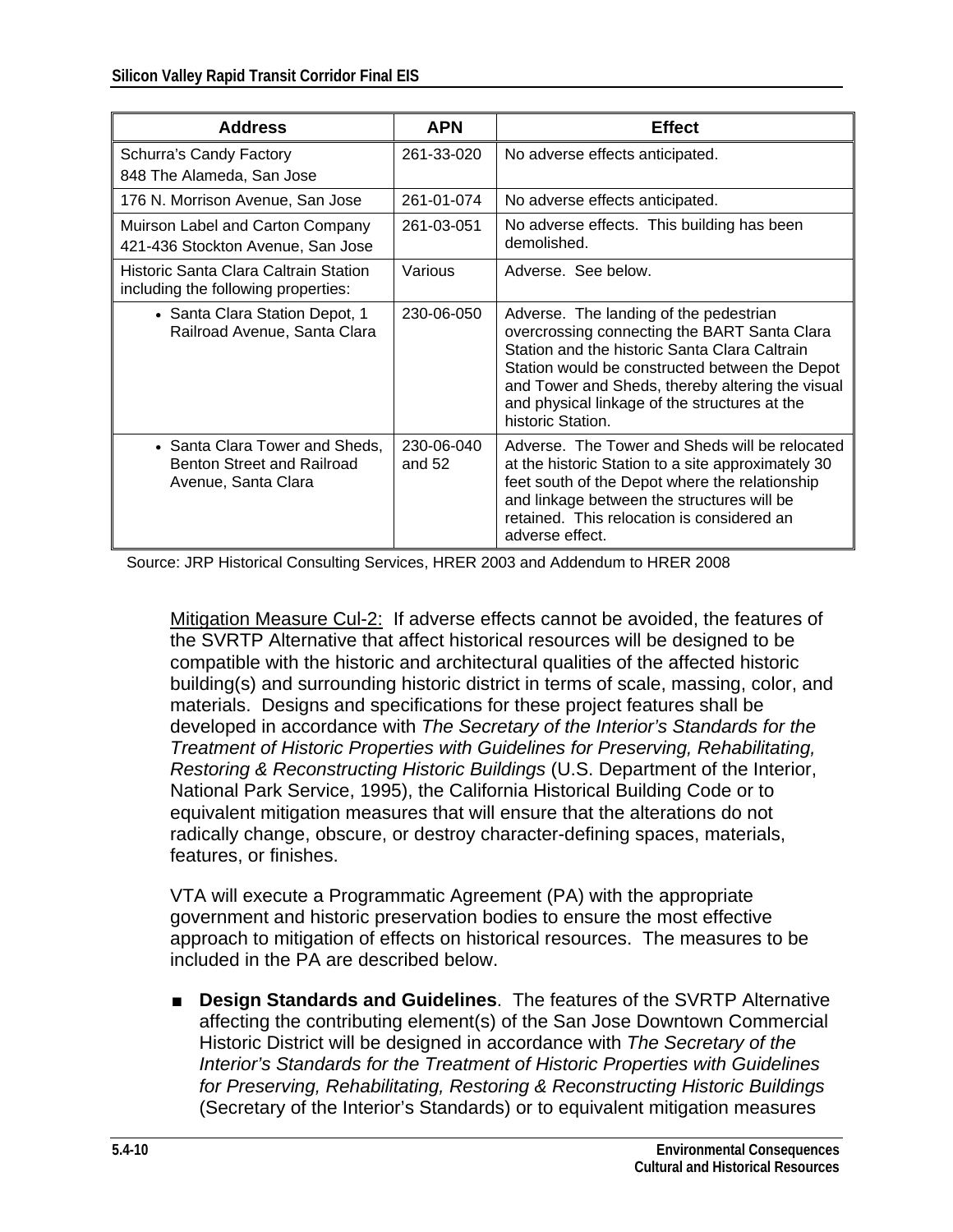that will provide an equivalent level or protection for historical resources. The relocation of the Tower and Sheds will also be designed in accordance with the Secretary of the Interior's Standards to maintain the relationship and physical linkage between the Depot, Tower, and Sheds.

- **Protective Measures.** VTA, in consultation with the owners of historic properties immediately adjoining the construction sites and with the City of Santa Clara Historical and Landmarks Commission and the South Bay Historical Railroad Society (SBHRS), will develop and implement measures to protect the contributing elements of the historic District and historic Station from damage by any aspect of the undertaking. Such measures will include, but are not necessarily limited to, a pre-construction structural survey and/or photo-documentation to determine the integrity of existing historic/nonhistoric buildings within and adjacent to the SVRTP Alternative. This survey would be used to finalize detailed construction techniques along the alignment and as the baseline for monitoring adverse construction effects during and following construction. During construction, VTA would monitor adjacent buildings for movement and, if movement is detected, take immediate action to control the movement.
- **Recordation.** VTA will ensure that the buildings to be relocated or altered are recorded to Historic American Buildings Survey/Historic American Engineering Record (HABS/HAER) standards prior to any construction activities. Recordation of the adversely affected historic buildings is recommended to ensure a permanent record of the properties' present appearance and context. The HABS/HAER documentation will be filed with the SHPO and the HABS/HAER collection in the Library of Congress, the National Park Service, and copies provided to local historical agencies.
- **Interpretive Display, Museum Exhibit, and/or Historic Image Reproduction**. VTA staff will develop displays of photographs produced in the HABS/HAER documentation, for public exhibition. Given that the affected properties are contributing to the historic District and historic Station, these displays could be provided by VTA at locations within the historic District and at the historic Station. VTA could also offer the display as permanent exhibits to local historical groups. VTA could provide, if extant, copies of existing historic photographs and/or historic documentary footage that includes information about the construction and operation of the adversely affected historic properties. Copies could be provided to City of San Jose, Preservation Action Council of San Jose, City of Santa Clara, South Bay Historical Railroad Society, and other interested historical groups.

These and other potentially feasible measures to mitigate significant adverse changes in the significance of historic resources will be identified in consultation with the appropriate governmental and historic preservation bodies and will be set forth in the PA. The PA will ensure that any measures to mitigate or avoid adverse effects are fully enforceable. A draft PA is provided in Appendix F.